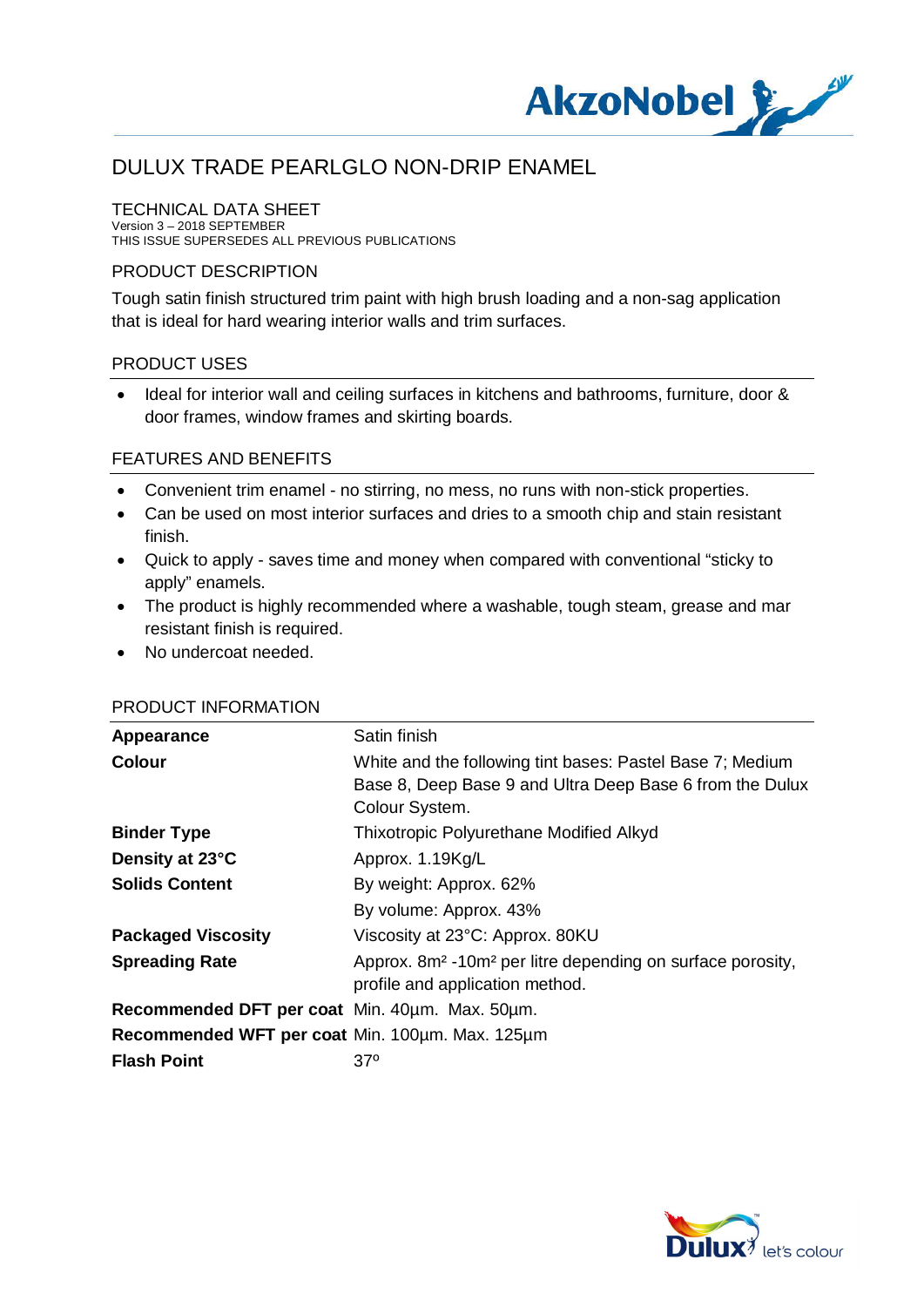

## APPLICATION INFORMATION

| Mixing                                | Dulux Trade Pearlglo is supplied ready for use as a soft gel.                                                                                                                                                                                                                           |
|---------------------------------------|-----------------------------------------------------------------------------------------------------------------------------------------------------------------------------------------------------------------------------------------------------------------------------------------|
|                                       | Do Not Stir Contents. If accidentally stirred or the tin<br>shaken for colour mixing purposes, replace the lid and allow<br>the paint to stand overnight so that it can regain its original<br>gel structure.                                                                           |
| <b>Application Surface conditions</b> | Surface Temperature between 10 - 35°C. Relative Humidity<br>between 10 - 85 % OR 2°C above dew point minimum.                                                                                                                                                                           |
| Application methods                   | Brush: Preferred. To apply Dulux Trade Pearlglo, simply<br>dip the brush once or twice into the gel paint, until the<br>bristles are loaded and then commence painting in the<br>normal manner.<br>Roller: Short-nap mohair roller                                                      |
|                                       | N.B. After 12 months storage, a thin brown layer may form<br>on the surface of the paint. This can either be ignored by<br>simply dipping the brush through the brown layer.<br>Alternatively shake the tin for a minute and allow the paint to<br>stand overnight to regain structure. |
| <b>Thinner</b>                        | Thinning not recommended.                                                                                                                                                                                                                                                               |
| <b>Drying Time</b>                    | Surface dry 4 hours at 23°C.                                                                                                                                                                                                                                                            |
| <b>Recoating Time</b>                 | 18 hours at 23°C (Drying times will be extended during cold,<br>wet or humid conditions.)                                                                                                                                                                                               |
| Cleaning of equipment                 | After use, remove as much product as possible, and then<br>clean immediately with Dulux Pre-Paint Brush Cleaner &<br><b>Degreaser</b> or Mineral Turpentine.                                                                                                                            |
| <b>Substrates</b>                     | Suitable for cement plaster, gypsum plaster, concrete, fibre<br>cement, composite boarding, laminated boards, PVC,<br>galvanised iron, mild steel & iron and wooden surfaces<br>provided that appropriate preparation and priming is carried<br>out.                                    |
| Precautions:                          | Do not apply during cold (below 10°C) or wet weather.                                                                                                                                                                                                                                   |
|                                       | Recommended for interior surfaces only. Will chalk if applied<br>to surfaces exposed to direct sunlight.                                                                                                                                                                                |
|                                       | Do not stir contents - If stirred, wait 8 hours before use.                                                                                                                                                                                                                             |
|                                       | Not suitable for direct application to powdery or friable<br>surfaces whether previously painted or not.                                                                                                                                                                                |
|                                       | Do not clean surface within 7 days of applying                                                                                                                                                                                                                                          |
| <b>Coats Required</b>                 | Apply two to three finishing coats to new surfaces to achieve<br>a continuous closed film and solid colour.                                                                                                                                                                             |

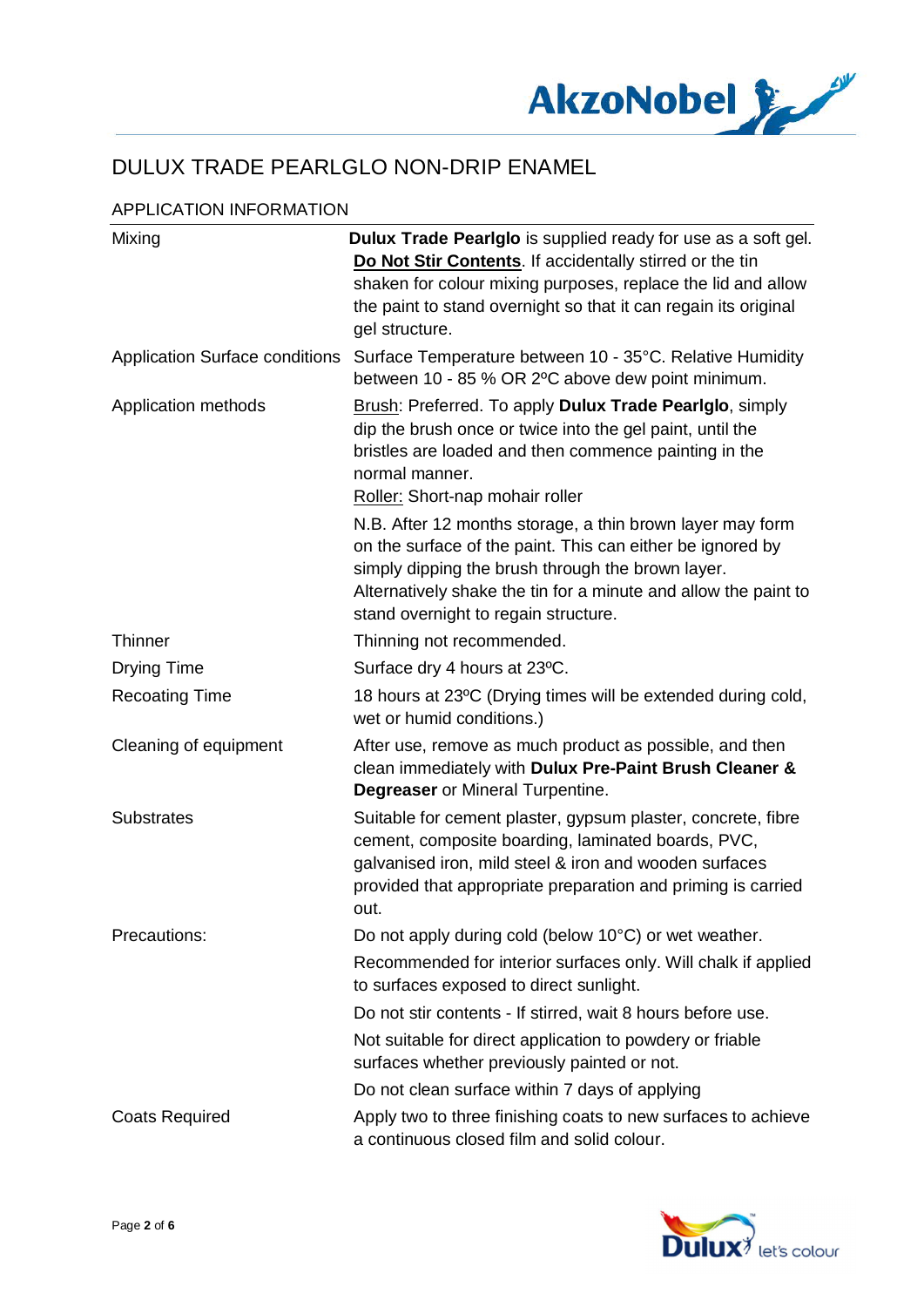

## SURFACE PREPARATION

Ensure that surfaces are sound and free from dust, dirt, oil, grease, rust and debris. Surfaces must be thoroughly dry - no more than 12% moisture content.

### NEW SURFACES

## **Cement Plaster (non-friable), Composite Boarding and Fibre Cement**

- It is recommended that fresh plaster should be allowed one week drying for every 5mm thickness; and longer in cold or damp weather.
- Spot-prime metal strips and nail heads with appropriate metal primer.
- · For very absorbent surfaces more than one coat **Dulux Trade Alkali Resistant Primer** or **Dulux Plaster Primer** could be required to achieve correct binding and sealing properties.

### **Gypsum Plaster (non-friable)**

- · Ensure the gypsum plaster is sound and non-friable and cured as per the manufactured of the gypsum plaster specifications.
- · Apply one coat **Dulux Trade Alkali Resistant Primer** or **Dulux Plaster Primer.** Very absorbent gypsum plaster could require more primer coats to achieve correct binding and sealing properties.

### **Concrete**

- · Remove any uncured cement, grease, and mould-release agents by wash with a strong solution of **Dulux Pre-Paint Sugar Soap**. Rinse off thoroughly with clean water.
- · Prime with **Dulux Trade Alkali Resistant Primer** or **Dulux Plaster Primer**

### **Laminated Boards**

- · Dust and degrease. Areas that have developed a sheen due to repeated handling will have to be sanded to a matt finish to improve adhesion. **N.B:** Only suitable for areas that receive limited wear and tear e.g. kitchen, bathroom and bedroom cupboard doors and frame work.
- · Prime with **Dulux Supergrip**

### **Wooden Surfaces**

- · Timber treated with borer- or fire retardant may cause slow drying (consult supplier).
- Sand smooth with a fine grid paper working in the direction of the wood grain, dust off.
- Repair damaged wood with a suitable wood filler.
- · Treat knots in timber with Knotting Agent.
- · Spot prime nail heads with **Dulux Trade Steel Primer** or **Dulux Steel Primer**.
- · Prime with one coat **Dulux Wood Primer**. Two coats may be required for very absorbent wood. Special attention must be given to painting the end grain to avoid moisture penetration - apply a second coat after 10 - 20 minutes.

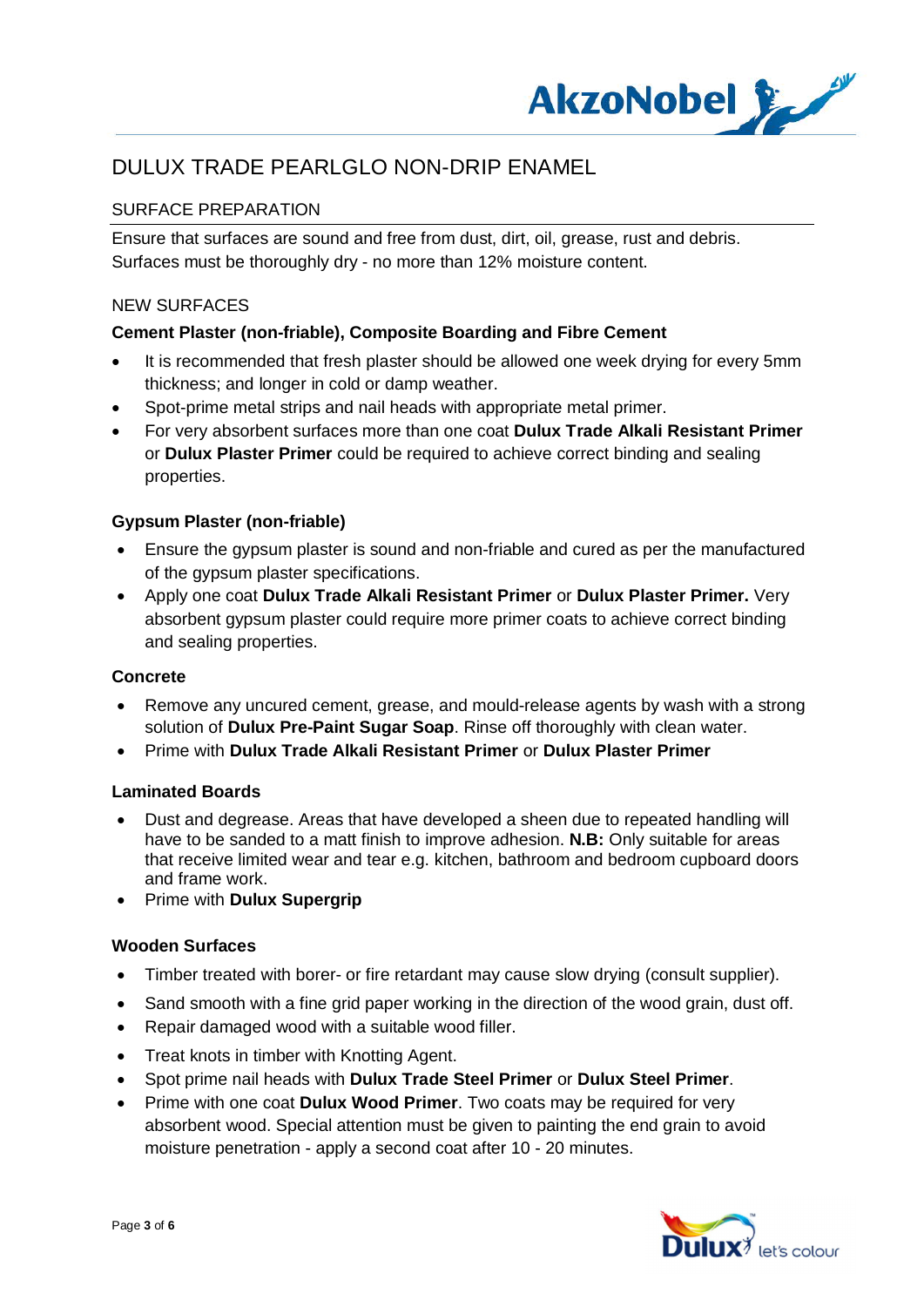

## SURFACE PREPARATION

## NEW SURFACES

## **Mild Steel and Iron**

- Inspect shop-primer thoroughly for damage by installation. All rust, scale and dirt must be removed by scraping or with steel wire brushes, and then thoroughly sand with medium grit sandpaper and finish with fine grit sandpaper - down to a bright metal finish. Ensure that the sanded areas are dry and free of grease and dust. A solvent wash (rags dipped in lacquer thinner) may be used. Change the rags frequently. Allow drying.
- · Prime with one to two coats **Dulux Trade Steel Primer** or **Dulux Steel Primer**, depending on the severity of the conditions. Two coats recommended for coastal conditions.

### **Galvanised Iron (non-roof sheeting), Aluminium, all Non-ferrous Metals**

- · For unpainted but weathered galvanised iron Remove all loose rust and scale by means of wire brushing, sanding, chipping, or mechanical scouring - down to bright metal.
- Remove all traces of temporary protective coating, dirt, salts, zinc corrosion (white rust) and grease from the surface with **Dulux Galvanised Iron Cleaner.** Ensure complete removal of **Dulux Galvanised Iron Cleaner** by rinsing with running water. A waterbreak free surface indicates thorough cleaning - running water should not form droplets. If a water-break free surface was not achieved, repeat the cleaning process. Prime immediately after cleaning.
- · Prime with one to two coats **Dulux Trade Corrocote 1 Metal Etch Primer** or **Dulux Galvanised Iron Primer**, depending on the severity of the conditions. Two coats recommended for coastal conditions.

## **PVC (rigid)**

- · Lightly sand surface to improve adhesion.
- · Clean and degrease with **Dulux Pre-Paint Brush Cleaner/Degreaser.**
- Rinse thoroughly with water and allow drying.
- · Prime with one coat **Dulux Trade Corrocote 1 Metal Etch Primer** or **Dulux Supergrip**.

## PREVIOUSLY PAINTED SURFACES

### **Good Condition, not powdery**

- · Remove any loose and flaking paint back to a sound substrate and firm edges by scraping and sanding.
- · Enamel surfaces need to be sanded to a matt finish to aid adhesion. It is always good painting practice to rub down existing surfaces with fine sandpaper to remove nibs and dirt particles. Rubbing down also provides a smooth surface for painting.

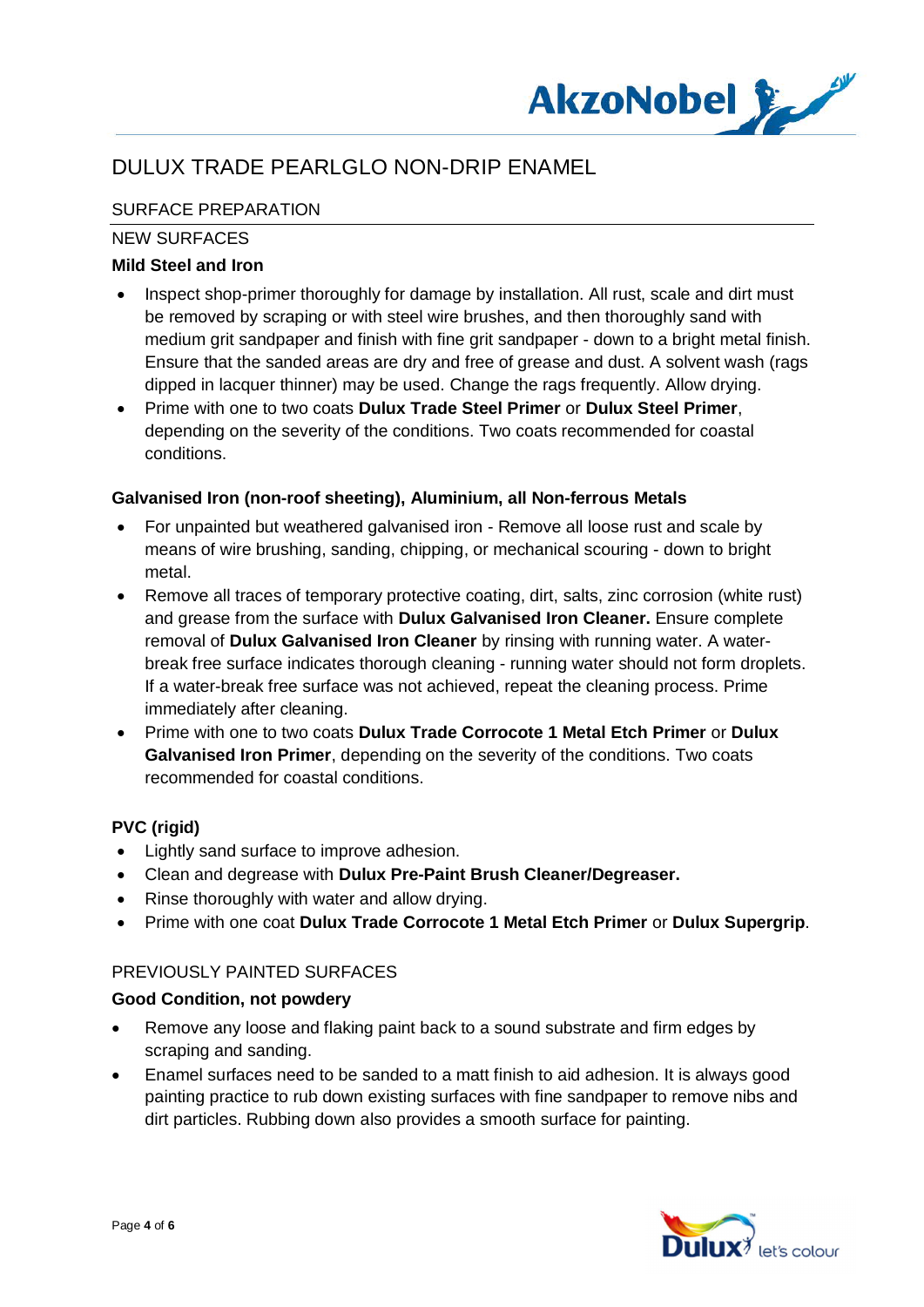

## SURFACE PREPARATION

## PREVIOUSLY PAINTED SURFACES

## **Good Condition, not powdery - Continue**

- · Clean surfaces with **Dulux Pre-Paint Sugar Soap** /water solution to remove all surface contaminates and chalky residue, rinse with clean water to remove all traces of the **Dulux Pre-Paint Sugar Soap** treatment and allow drying out. For exterior application high pressure water jet cleaning can be used as an alternative to the **Dulux Pre-Paint Sugar Soap** treatment.
- · Spot prime bare exposed substrates with appropriate primer as per new surfaces.

## **Old Paint in Poor Condition**

- · Completely remove all loose and flaking paint.
- · Remove oil, grease dirt or any other contaminants with **Dulux Pre-Paint Sugar Soap**/water solution and allow drying.
- · Friable surfaces must be removed and repaired.
- · Mould instructions. To kill lichen and algae growth, scrub with one of the following solutions: either 4:1 water/chlorine, or 4:1 water/sodium hypochlorite. Ensure that the areas are completely saturated, and allow the solution to react for a minimum of 4 hours. Rinse the complete wall surface thoroughly with clean water and allow drying.
- · Prime all exposed areas with appropriate primer as for new surfaces.
- · Chalked surfaces must be thoroughly brushed or prepared with high pressure water cleaning.

Apply a single coat **Dulux Trade Bonding Liquid** or **Dulux Bonding Liquid.** For very absorbent surfaces two coats may be required. The first coat must be thinned 20% with Mineral Turpentine for penetration.

### **FILLING**

Fill all imperfections with the appropriate **Dulux Pre-Paint Filler** and spot prime filled areas with **Dulux Plaster Primer** or **Dulux Trade Alkali Resistant Primer** once the crack filler has dried properly. Failure to do this will result in uneven sheen levels between the repaired and normal areas.

### HEALTH AND SAFETY INFORMATION

Solvent based paints are flammable.

This product contains no added lead. Avoid contact with skin or eyes. Keep out of reach of children. If accidently swallowed, seek medical advice immediately and show this container to the doctor. Dry sanding, flame cutting and/or welding of the dry paint film will give rise to dust and/or hazardous fumes. Wet sanding should be used wherever possible.

If exposure cannot be avoided by the provision of local exhaust ventilation, suitable respiratory protective equipment should be used. Do not empty into drains or watercourses.